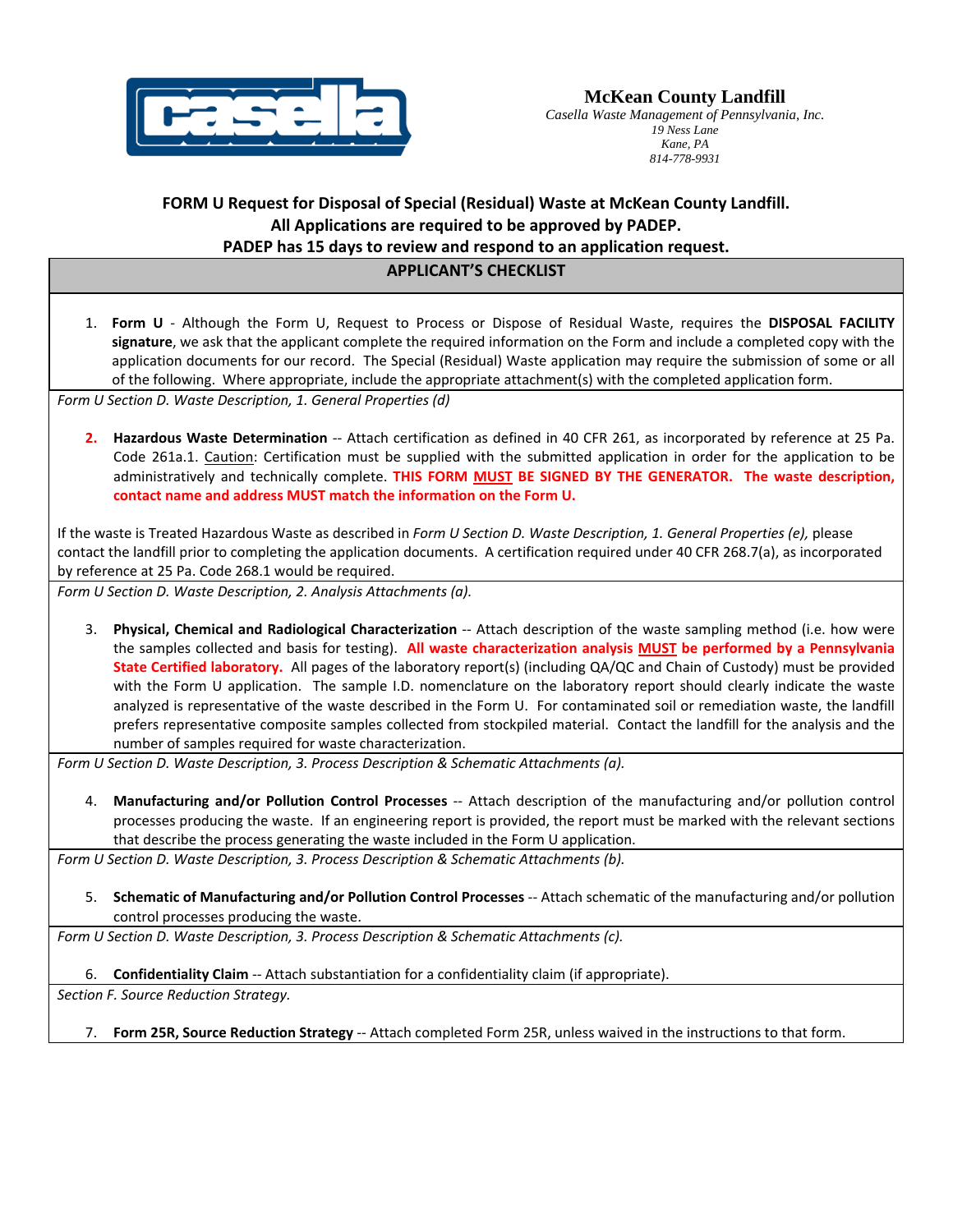#### **COMMONWEALTH OF PENNSYLVANIA DEPARTMENT OF ENVIRONMENTAL PROTECTION BUREAU OF WASTE MANAGEMENT**

**FORM U**

|                                                                                   |                                                                                | This form must be fully and accurately completed. All required information must                                 |                                  |       |                               | <b>DEP USE ONLY</b> |                            |
|-----------------------------------------------------------------------------------|--------------------------------------------------------------------------------|-----------------------------------------------------------------------------------------------------------------|----------------------------------|-------|-------------------------------|---------------------|----------------------------|
|                                                                                   |                                                                                | be typed or legibly printed in the spaces provided. If additional space is                                      |                                  |       | Date Received & General Notes |                     |                            |
|                                                                                   |                                                                                | necessary, identify each attached sheet as Form U, reference the item number and                                |                                  |       |                               |                     |                            |
| noted below.                                                                      |                                                                                | identify the date prepared. The date on attached sheets needs to match the date                                 |                                  |       |                               |                     |                            |
| <b>Date Prepared/Revised</b>                                                      |                                                                                |                                                                                                                 |                                  |       |                               |                     |                            |
|                                                                                   |                                                                                |                                                                                                                 |                                  |       |                               |                     |                            |
| <b>DEP Client ID#</b>                                                             |                                                                                | SECTION A. LANDFILL CLIENT (LANDFILL OR PROCESSING FACILITY OWNER) INFORMATION<br><b>DEP Client Type / Code</b> |                                  |       |                               |                     |                            |
| 92710                                                                             | <b>NPACO</b>                                                                   |                                                                                                                 |                                  |       |                               |                     |                            |
|                                                                                   | <b>Organization Name or Registered Fictitious Name</b>                         |                                                                                                                 |                                  |       |                               |                     |                            |
|                                                                                   | Casella Waste Management of Pennsylvania, Inc.                                 |                                                                                                                 |                                  |       |                               |                     |                            |
|                                                                                   |                                                                                | SECTION B. LANDFILL SITE (LANDFILL OR PROCESSING FACILITY) INFORMATION                                          |                                  |       |                               |                     |                            |
| <b>DEP Site ID#</b>                                                               | <b>Site Name</b>                                                               |                                                                                                                 |                                  |       |                               |                     | <b>Landfill Permit ID#</b> |
| 237360                                                                            | McKean County Landfill                                                         |                                                                                                                 |                                  |       |                               | 100361              |                            |
| <b>Site Contact Last Name</b>                                                     |                                                                                | <b>First Name</b>                                                                                               |                                  | ΜI    |                               | <b>Suffix</b>       |                            |
| Dunn                                                                              |                                                                                | Douglass                                                                                                        |                                  |       |                               |                     |                            |
| <b>Site Contact Title</b>                                                         |                                                                                |                                                                                                                 | <b>Site Contact EmailAddress</b> |       |                               |                     |                            |
| General Manager                                                                   |                                                                                |                                                                                                                 | Douglas.Dunn@casella.com         |       |                               |                     |                            |
|                                                                                   |                                                                                | <b>SECTION C. GENERATOR CLIENT (GENERATOR OF THE WASTE) INFORMATION</b>                                         |                                  |       |                               |                     |                            |
| <b>Company Name</b>                                                               |                                                                                |                                                                                                                 |                                  |       |                               |                     | <b>DEP Generator ID#</b>   |
|                                                                                   |                                                                                |                                                                                                                 |                                  |       |                               |                     |                            |
| <b>Company Contact Last Name</b>                                                  |                                                                                | <b>First Name</b>                                                                                               | ΜI                               |       | <b>Suffix</b>                 |                     |                            |
|                                                                                   | <b>Company Mailing Address Line 1</b><br><b>Company Mailing Address Line 2</b> |                                                                                                                 |                                  |       |                               |                     |                            |
|                                                                                   |                                                                                |                                                                                                                 |                                  |       |                               |                     |                            |
|                                                                                   | <b>Company Address Last Line - City</b>                                        | <b>State</b>                                                                                                    | $Zip+4$                          |       | <b>Country</b>                |                     |                            |
|                                                                                   |                                                                                |                                                                                                                 |                                  |       |                               |                     |                            |
| <b>Company Phone</b>                                                              | Ext                                                                            | <b>Company Email Address</b>                                                                                    |                                  |       |                               |                     |                            |
|                                                                                   |                                                                                |                                                                                                                 | MI                               |       |                               |                     |                            |
| <b>Company Contact Last Name</b>                                                  |                                                                                | <b>First Name</b>                                                                                               |                                  |       | <b>Suffix</b>                 |                     |                            |
| <b>Contact Phone</b>                                                              | Ext                                                                            | <b>Contact Email Address</b>                                                                                    |                                  |       |                               |                     |                            |
|                                                                                   |                                                                                |                                                                                                                 |                                  |       |                               |                     |                            |
|                                                                                   | If a Subsidiary, Name of Parent Company                                        |                                                                                                                 |                                  |       |                               |                     |                            |
|                                                                                   |                                                                                |                                                                                                                 |                                  |       |                               |                     |                            |
| Is the waste generated at the Company Mailing Address (noted above)?<br>Yes<br>No |                                                                                |                                                                                                                 |                                  |       |                               |                     |                            |
|                                                                                   | If 'No', describe location of waste generation and storage.                    |                                                                                                                 |                                  |       |                               |                     |                            |
| <b>Township</b>                                                                   |                                                                                | County                                                                                                          |                                  |       | <b>State</b>                  |                     |                            |
| <b>SECTION D. WASTE DESCRIPTION</b>                                               |                                                                                |                                                                                                                 |                                  |       |                               |                     |                            |
| <b>Residual</b>                                                                   | <b>Residual Waste</b>                                                          |                                                                                                                 |                                  |       | Unit of                       |                     | <b>Time</b>                |
| <b>Waste Code</b>                                                                 | <b>Code Description</b>                                                        |                                                                                                                 | <b>Amount</b>                    |       | <b>Measure</b>                |                     | <b>Frame</b>               |
|                                                                                   |                                                                                |                                                                                                                 |                                  | cu yd | gal                           |                     |                            |
|                                                                                   |                                                                                |                                                                                                                 |                                  | Ib    | ton                           |                     | One Time                   |
|                                                                                   |                                                                                |                                                                                                                 | 1. GENERAL PROPERTIES            |       |                               |                     |                            |
| pH Range<br>а.                                                                    |                                                                                |                                                                                                                 |                                  |       |                               |                     |                            |
| <b>Physical State</b><br>b.<br>Liquid Waste (EPA Method 9095)                     |                                                                                |                                                                                                                 |                                  |       |                               |                     |                            |
|                                                                                   | to                                                                             |                                                                                                                 | (based on analyses or knowledge) |       |                               |                     |                            |
|                                                                                   |                                                                                | Solid (EPA Method 9095)                                                                                         |                                  |       |                               |                     |                            |
|                                                                                   |                                                                                | Gas (ambient temperature & pressure)                                                                            |                                  |       |                               |                     |                            |
| <b>Physical Appearance</b><br>c.                                                  | Color                                                                          |                                                                                                                 |                                  | Odor  |                               |                     |                            |
|                                                                                   |                                                                                | Number of Solid or Liquid Phases of Separation                                                                  |                                  |       |                               |                     |                            |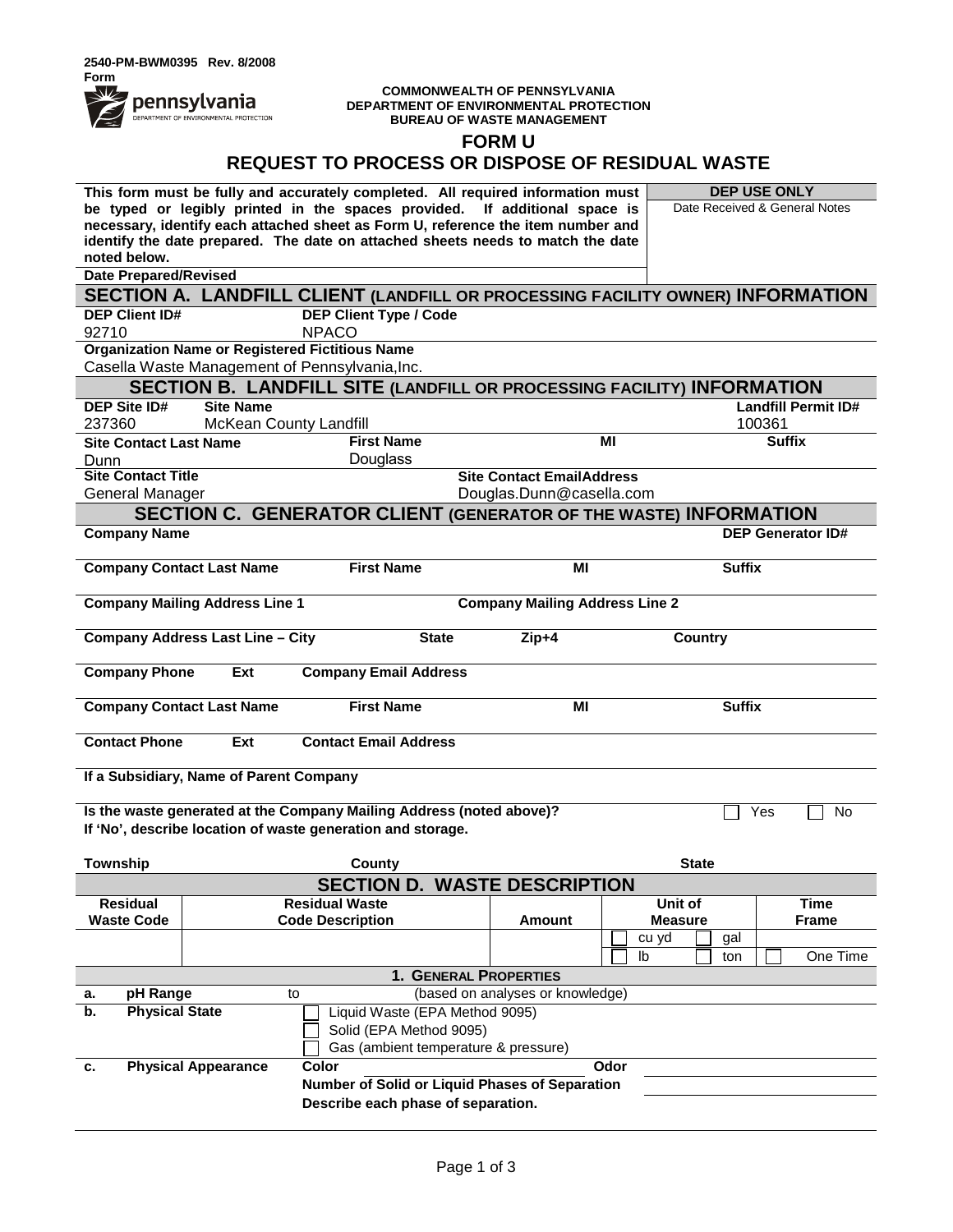| Form |                                                                                                                     |                                                 |     |     |
|------|---------------------------------------------------------------------------------------------------------------------|-------------------------------------------------|-----|-----|
| d.   | Attached is information from the generator certifying that a hazardous waste                                        |                                                 | Yes | No  |
|      | determination has been done and that the waste is not hazardous waste as defined in                                 |                                                 |     |     |
|      | 40 CFR 261, as incorporated by reference at 25 Pa. Code 261a.1.                                                     |                                                 |     |     |
|      | Caution: If 'No', the application form is incomplete.                                                               |                                                 |     |     |
| е.   | Is the waste treated hazardous waste?                                                                               |                                                 | Yes | No  |
|      |                                                                                                                     |                                                 |     |     |
|      | If 'Yes', list the hazardous waste code(s) that apply to the hazardous waste before treatment.                      |                                                 |     |     |
|      |                                                                                                                     |                                                 |     |     |
|      | If 'Yes', what treatment option was selected?                                                                       |                                                 |     |     |
|      |                                                                                                                     |                                                 |     |     |
|      | What limit was required to be met by the treatment option?                                                          |                                                 |     |     |
|      |                                                                                                                     |                                                 |     |     |
|      | Provided a copy of the certification required under 40 CFR 268.7(a), as incorporated by                             |                                                 | Yes | No  |
|      | reference at 25 Pa. Code 268a.1, that the waste meets all the land disposal restriction                             |                                                 |     |     |
|      | requirements, as specified in 40 CFR Part 268, Subpart D (Land Disposal Restrictions-                               |                                                 |     |     |
|      | <b>Treatment Standards).</b>                                                                                        |                                                 |     |     |
| f.   | Has the waste been delisted as a hazardous waste by DEP or US EPA?                                                  | Yes                                             | No  | N/A |
| g.   | Has the waste been accepted for disposal/processing at another Pennsylvania facility?                               |                                                 | Yes | No  |
|      | If 'Yes', list the facility permit ID number(s).                                                                    |                                                 |     |     |
|      |                                                                                                                     |                                                 |     |     |
| h.   | Has an application for disposal/processing of the waste at another Pennsylvania                                     |                                                 | Yes | No  |
|      | facility been submitted?                                                                                            |                                                 |     |     |
|      | If 'Yes', list the facility permit ID number(s).                                                                    |                                                 |     |     |
|      |                                                                                                                     |                                                 |     |     |
|      |                                                                                                                     |                                                 |     |     |
|      | 2. ANALYSIS ATTACHMENTS                                                                                             |                                                 |     |     |
| а.   | Has a detailed physical, chemical and radiological characterization of the waste and its                            |                                                 | Yes | No  |
|      | leachate been conducted?                                                                                            |                                                 |     |     |
|      | If 'No', provide detailed explanation supporting use of generator knowledge in lieu of actual analysis.             |                                                 |     |     |
|      |                                                                                                                     |                                                 |     |     |
|      | If 'Yes', attached is a description of the waste sampling methods in accordance with                                |                                                 | Yes | No  |
|      | the waste sampling plan as required in $\S 271.611(a)(3)$ or $\S 287.132(a)(3)$ and the Final                       |                                                 |     |     |
|      | Guidance Document on Radioactivity Monitoring at Solid Waste Processing and                                         |                                                 |     |     |
|      | Disposal Facilities (Document Number 250-3100-001).                                                                 |                                                 |     |     |
| b.   | <b>Laboratory Accreditation Number</b>                                                                              |                                                 |     |     |
|      | 3. PROCESS DESCRIPTION & SCHEMATIC ATTACHMENTS                                                                      |                                                 |     |     |
| а.   | Attached is a detailed description of the manufacturing and/or pollution control                                    |                                                 | Yes | No  |
|      | processes producing the waste.                                                                                      |                                                 |     |     |
|      | If 'No', provide explanation.                                                                                       |                                                 |     |     |
|      |                                                                                                                     |                                                 |     |     |
| b.   | Attached is a schematic of the manufacturing and/or pollution control processes                                     |                                                 | Yes | No  |
|      | producing the waste.                                                                                                |                                                 |     |     |
|      | If 'No', provide explanation.                                                                                       |                                                 |     |     |
|      |                                                                                                                     |                                                 |     |     |
| c.   | Attached is the substantiation for a confidentiality claim (if portions of the                                      | Yes                                             | No  | N/A |
|      | information submitted are confidential).                                                                            |                                                 |     |     |
|      | 4. CHEMICAL ANALYSIS WAIVER                                                                                         |                                                 |     |     |
|      | Categories of residual wastes that qualify for the waiving of chemical analysis by the Department are listed below. |                                                 |     |     |
|      | Check the appropriate box(es) that match the waste proposed to be accepted for disposal.                            |                                                 |     |     |
|      | burnt demolition debris                                                                                             | carpet scraps                                   |     |     |
|      | cured rubber scrap                                                                                                  | empty containers (uncontaminated)               |     |     |
|      |                                                                                                                     |                                                 |     |     |
|      | fabric/cloth/textile/leather wastes (excluding treatment sludges)                                                   | fiberglass insulation scrap                     |     |     |
|      | food wastes (excluding treatment sludges)                                                                           | hot drained used oil filters (non-terne plated) |     |     |
|      | metal scrap (excluding powdered grindings or if contaminated with                                                   | sawdust (excluding treated wood)                |     |     |
|      | fluids or oils)                                                                                                     |                                                 |     |     |
|      | shingle scrap                                                                                                       | waste paper                                     |     |     |
|      | waste plastic (excluding extrusion manufacturing & uncured resins)                                                  | wood wastes (excluding treated wood)            |     |     |
|      | Other (explain)                                                                                                     |                                                 |     |     |
|      | All waste types not listed above must be approved in writing in the permit by the Department prior to processing or |                                                 |     |     |
|      | disposal facility acceptance.                                                                                       |                                                 |     |     |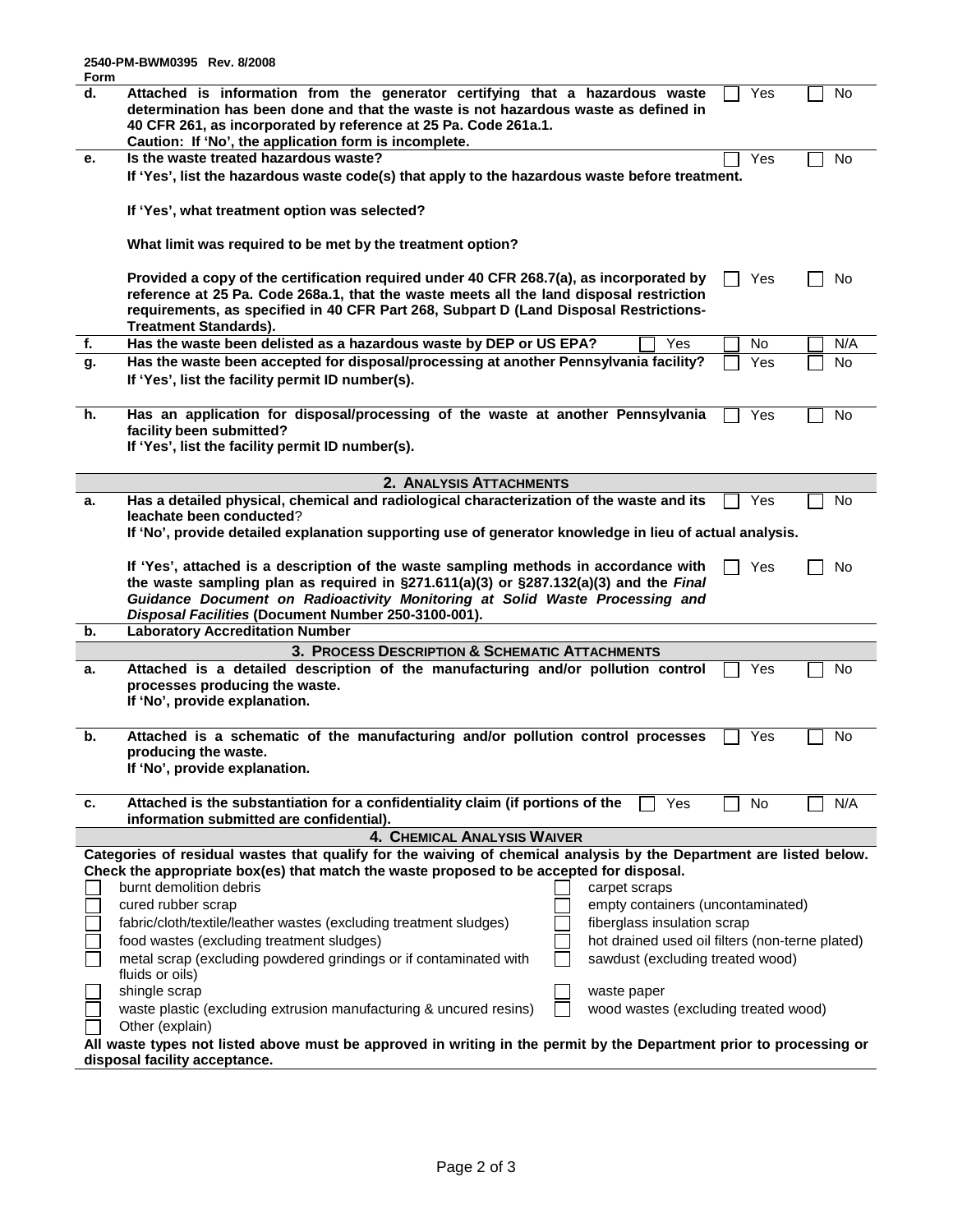| SECTION E. PROPOSED PROCESSING, STORAGE AND/OR DISPOSAL METHOD                                                                   |              |           |        |  |  |  |  |
|----------------------------------------------------------------------------------------------------------------------------------|--------------|-----------|--------|--|--|--|--|
| Will any special handling procedures (besides direct disposal) described in the waste                                            |              | Yes       | No.    |  |  |  |  |
| acceptance plan, be used when managing the waste?                                                                                |              |           |        |  |  |  |  |
| If 'Yes', describe.                                                                                                              |              |           |        |  |  |  |  |
| Is this material re-used for construction or operation of the facility?                                                          |              | Yes       | No.    |  |  |  |  |
| If Yes', describe.                                                                                                               |              |           |        |  |  |  |  |
| <b>SECTION F. SOURCE REDUCTION STRATEGY</b>                                                                                      |              |           |        |  |  |  |  |
| Form 25R must be completed by the generator and attached to this application                                                     |              |           |        |  |  |  |  |
| unless waived in the instructions to that form.                                                                                  |              |           |        |  |  |  |  |
| Form 25R attached.                                                                                                               |              | No<br>Yes | Waived |  |  |  |  |
| SECTION G. CERTIFICATION OF PROCESSING OR DISPOSAL FACILITY                                                                      |              |           |        |  |  |  |  |
| I hereby certify that the statements of fact contained therein are true and correct to the best of my knowledge, information and |              |           |        |  |  |  |  |
| belief. This statement and verification is made subject to the penalties of 18 Pa. C.S.A. Section 4904, relating to un-sworn     |              |           |        |  |  |  |  |
| falsification to authorities.                                                                                                    |              |           |        |  |  |  |  |
| <b>Name of Responsible Official</b>                                                                                              | <b>Title</b> |           |        |  |  |  |  |
|                                                                                                                                  |              |           |        |  |  |  |  |
|                                                                                                                                  |              |           |        |  |  |  |  |